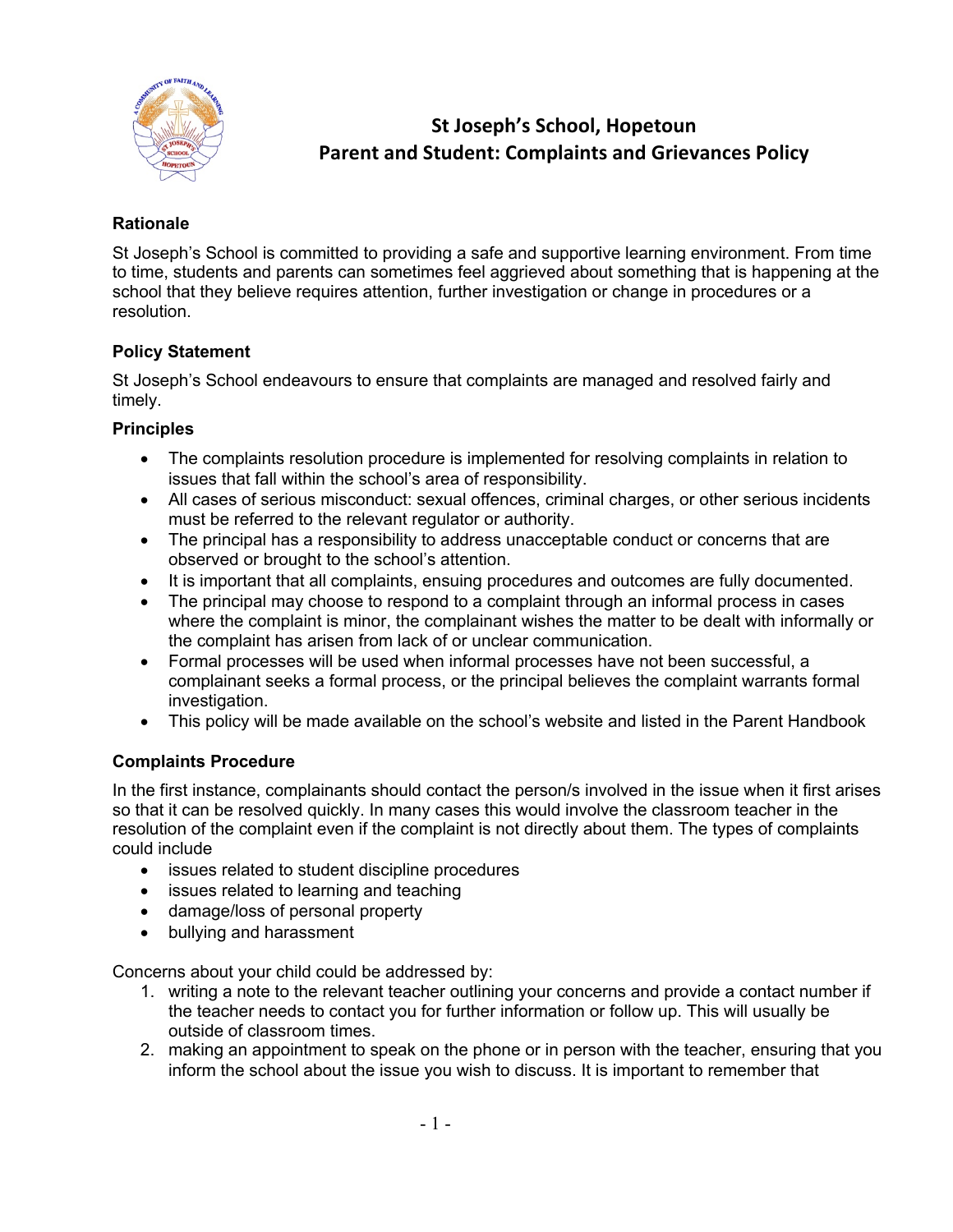teachers cannot always meet with you just before and after class times due to other responsibilities and meetings

3. arranging a meeting time or phone call through the school office (this is more convenient for both you and your child's teacher and does not interrupt teachers during the time they need to be with their students).

The teacher, together with any others who may be involved such as another classroom teacher, should be given a reasonable amount of time to take the steps required to resolve or address your concerns. Remember, it may not always be possible to resolve an issue to your complete satisfaction.

If the matter is urgent and the teacher is not available then contact the Administration Office to arrange for the Principal to either meet or contact you.

# **Concerns to be Raised with the Principal**

Most concerns are resolved by discussing the issue with the relevant person. However, if the issue remains unresolved you can then ask to see the principal.

To do this, you will need to request an appointment through the school office. Please note that:

- the principal may ask another senior staff member to speak with you on their behalf
- if a teacher is going to be present at the meeting it is more likely to occur outside of classroom hours.

If your concern is related to issues of school policy, these should be raised more formally (in writing) with the principal.

If the complainant after meeting with the principal believes that the school has not listened to their concerns or followed school processes then the complainant can take the issue to the school governing authority or Catholic Education Office Ballarat. It is important to note that the school will make decisions that are not always accepted by all the school community.

#### **Maintaining a Safe Environment**

At any stage in the complaint process, staff have the right to feel safe. Aggressive or abusive behaviour will not be tolerated. In such instances, the staff member will end the meeting and refer the matter to the principal.

If the complainant feels unsafe, they should end the meeting and refer the matter to the principal. In the case of it being the principal, then the complainant should contact the Governing Authority.

#### **Making, Receiving and Investigating Complaints**

At St Joseph's School, all staff are expected to:

- listen carefully and deal calmly and respectfully with complaints
- document the complaint, actions taken and outcomes
- look at all sides of an issue
- focus particularly on issues that may be affecting the learning and/or safety of students
- resolve complaints in a timely manner
- provide feedback to the complainant on any actions/outcomes/decisions taken
- accept that it is not possible to resolve all complaints
- identify when a complaint cannot be resolved